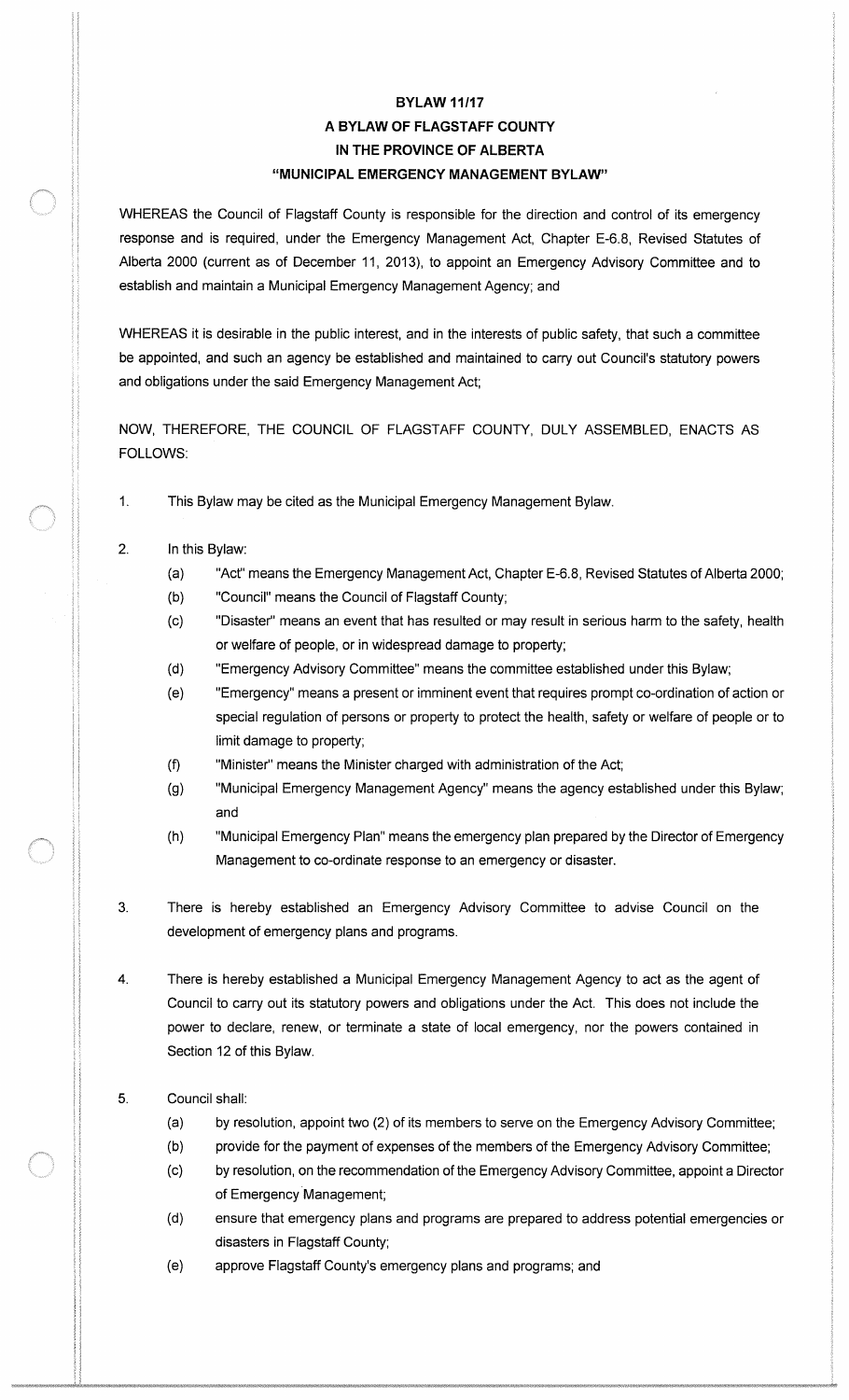- f) review the status of the Municipal Emergency Management Program and related plans and programs at least once each year.
- 6. Council may:
	- a) by bylaw, borrow, levy, appropriate and expend, without the consent of the electors, all sums required for the operation of the Municipal Emergency Management Agency; and
	- b) enter into agreements with and make payments or grants, or both, to persons or organizations for the provision of services in the development or implementation of emergency plans or programs, including mutual aid agreements and/or regional plans and programs.
	- c) on the recommendation of the Emergency Advisory Committee, appoint one ( 1) or more Deputy Director(s) of Emergency Management who shall do those things required of the Director of Emergency Management in that person's absence;
- 7. The Emergency Advisory Committee shall:
	- a) review the Municipal Emergency Management Program and related plans on a regular basis; and
	- b) advise Council, duly assembled, on the status of the Municipal Emergency Management Program and related plans and at least once each year.
- 8. The Municipal Emergency Management Agency shall be comprised of one (1) or more of the following:
	- a) the Director of Emergency Management;
	- b) the Deputy Director of Emergency Management;
	- c) the Chief Administrative Officer, other administrative staff member( s);
	- d) the Regional Emergency Services Coordinator;
	- e) the Public Information Officer or designate;
	- f) the Public Works Superintendent or designate;
	- g) any other members identified as necessary as listed in the Emergency Management Plan.
- 9. The Director of the Emergency Management Agency shall:
	- (a) prepare and co-ordinate the Municipal Emergency Management Program and related plans for Flagstaff County;
	- b) act as director of emergency operations, or ensure that someone is designated under the Municipal Emergency Plan to so act on behalf of the Municipal Emergency Management Agency; and
	- c) authorize and co- ordinate all emergency services and other resources required during an emergency; or
	- (d) delegate duties and tasks as necessary to ensure conformance with paragraphs (a), (b), and c).
- 10. The power to declare or renew <sup>a</sup> state of local emergency, the powers specified in Section <sup>12</sup> of this Bylaw, and the requirement specified in Section 15 of this Bylaw, are hereby delegated to a committee comprised of the Reeve, or the Deputy Reeve, alone, or in their absence any two (2) members of Council. This committee may, at any time when it is satisfied that an emergency exists or may exist, by resolution, make a declaration of a state of local emergency.
- 11. When <sup>a</sup> state of local emergency is declared, the person or persons making the declaration shall: a) ensure that the declaration identifies the nature of the emergency and the area of Flagstaff County in which it exists;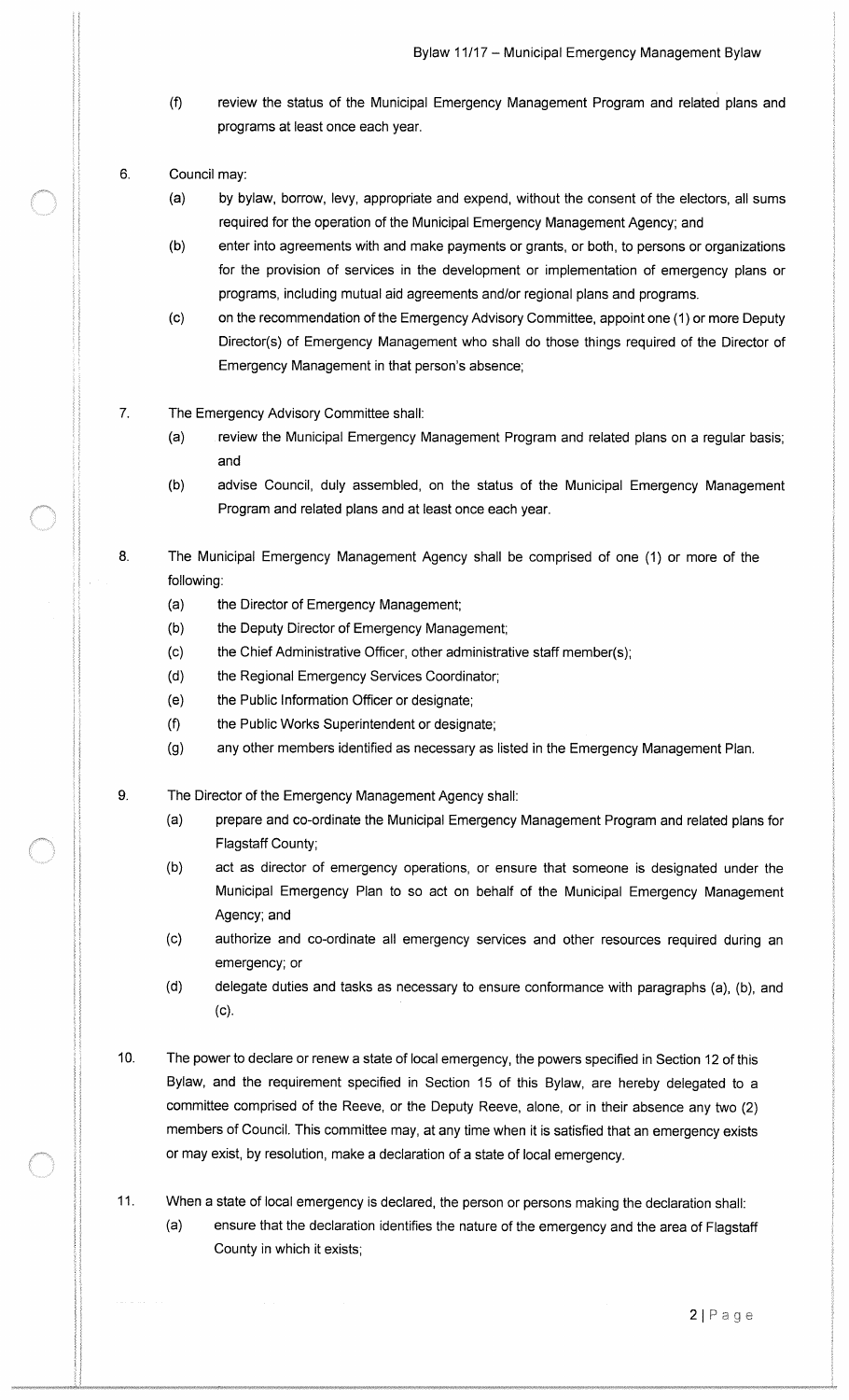- b) cause the details of the declaration to be published immediately by such means of communication considered most likely to notify the population of the area affected; and
- c) forward a copy of the declaration to the Minister forthwith.
- 12. Subject to Section 14, when a state of local emergency is declared, the local authority making the declaration may do all acts and take all necessary proceedings including the following;
	- a) cause the Municipal Emergency Plan or any related plans or programs to be put into operation;
	- b) acquire or utilize any real or personal property considered necessary to prevent, combat or alleviate the effects of an emergency or disaster;
	- c) authorize or require any qualified person to render aid of <sup>a</sup> type he or she is qualified to provide;
	- d) control or prohibit travel to or from any area of Flagstaff County;
	- e) provide for the restoration of essential facilities and the distribution of essential supplies and provide, maintain and co-ordinate emergency medical, welfare and other essential services in any part of Flagstaff County;
	- f) cause the evacuation of persons and the removal of livestock and personal property from any area of Flagstaff County that is or may be affected by a disaster and make arrangements for the adequate care and protection of those persons or livestock and of the personal property;
	- g) authorize the entry into any building or on any land, without warrant, by any person in the course of implementing an emergency plan or program;
	- h) cause the demolition or removal of any trees, structures or crops if the demolition or removal is necessary or appropriate in order to reach the scene of a disaster, or to attempt to forestall its occurrence or to combat its progress;
	- i) procure or fix prices for food, clothing, fuel, equipment, medical supplies, or other essential supplies and the use of any property, services, resources or equipment within Flagstaff County for the duration of the state of local emergency;
	- j) authorize the conscription of persons needed to meet an emergency; and
	- k) authorize any persons at any time to exercise, in the operation of the Municipal Emergency Plan and related plans or programs, any power specified in Paragraphs (b) through (j) in relation to any part of the municipality affected by a declaration of a state of local emergency.
- 13. When a state of local emergency is declared,
	- a) neither Council nor any member of Council, and
	- b) no person appointed by Council to carry out measures relating to emergencies or disasters, are liable for anything done or omitted to be done in good faith while carrying out a power or duty under this Bylaw, nor are they subject to any proceedings by prohibition, certiorari, mandamus or injunction.
- 14. When, in the opinion of the local authority declaring the state of local emergency, an emergency no longer exists in relation to which the declaration was made, the local authority shall, by resolution, terminate the declaration.
- 15. A declaration of a state of local emergency is considered terminated and ceases to be of any force or effect when;
	- a) a resolution is passed under Section 14;
	- (b) a period of seven (7) days has lapsed since it was declared, unless it is renewed by resolution;